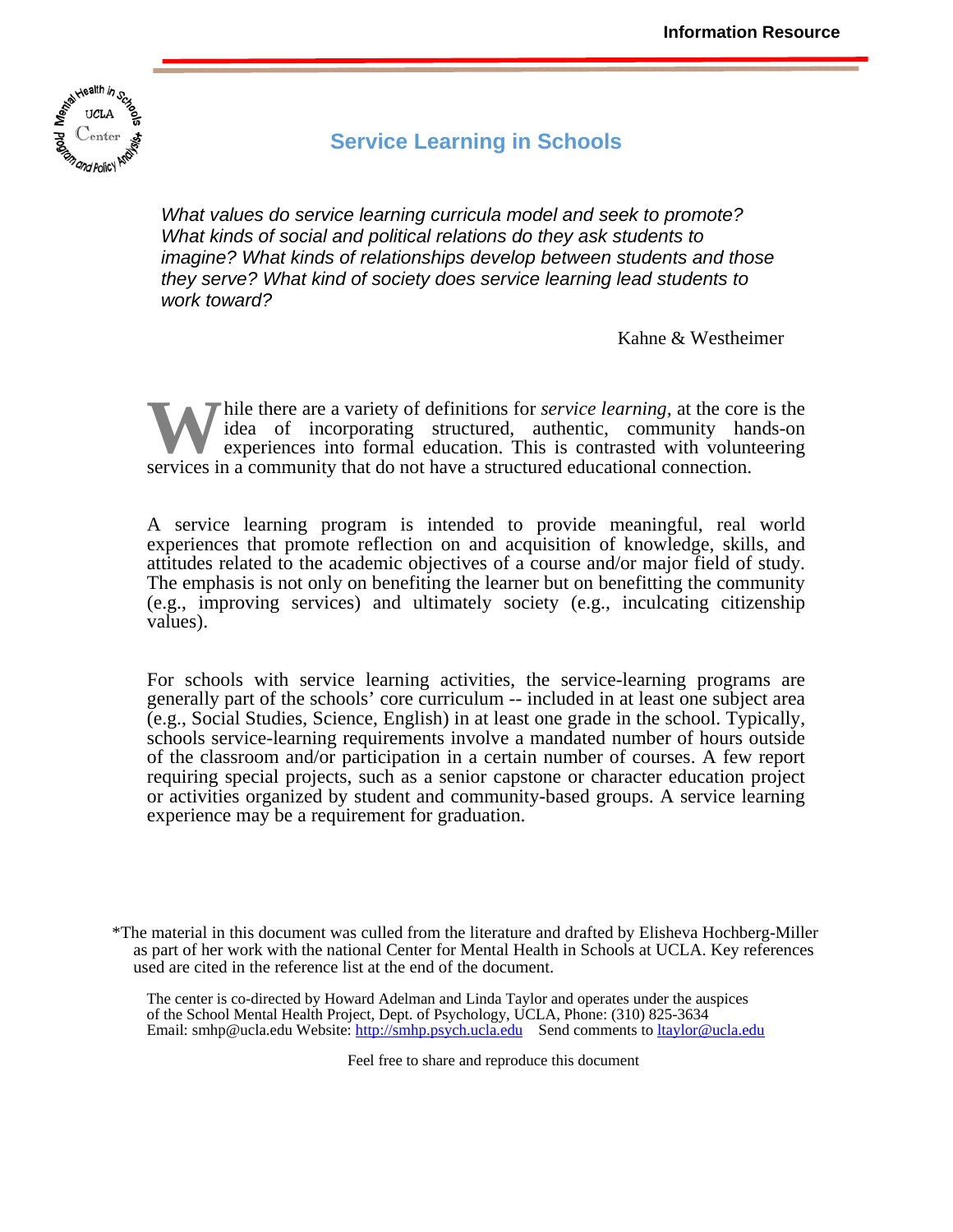# **Scope of Service-Learning**

# **Findings from a 2008 survey of K-12 principals sponsored by the Corporation for National and Community Service and conducted by Westat:**

- 68% of principals reported that their students participate in community activities recognized by schools (compared to 64% in 1999); however, the percentage of schools with servicelearning declined from 32% in 1999 to 24% in 2008.
- *Note:* The diverging trends for community service and service-learning may be due to factors such as the tendency for principals to value service for its benefits in promoting civic behaviors as contrasted to fostering academic engagement, budget constraints, and curriculum and accountability requirements.
- Only 19% reported that their school district had a policy for service-learning and 28% were not aware of whether their district had such a policy.
- While some schools have used special extra-mural funding (e.g., from foundations, corporations, state and federal programs) to support service-learning activities, most schools use their regular school or district operating funds (as well as volunteers). In some instances, the district designates funds specifically for service-learning efforts.
- A minority of schools had institutionalized service-learning, measured in terms of the presence of a service-learning coordinator, the inclusion of service-learning in improvement plans and board-approved curriculum, and financial and technical support for teachers and staff who implement service-learning activities.
- Elementary schools use less service-learning than secondary schools (20% to 35%), in part because elementary school principals believe their students are too young.
- Schools in low-income areas were significantly less likely to have service-learning activities (20% compared to 27%); however, the gap has decreased since 1999 (23% compared to 36%).
- Schools with service-learning activities reported a strong commitment (96% had either maintained or increased the percentage of students participating in service-learning activities).
- 82% of students say that they would enroll in service-learning if offered at their school.

# **Data compiled by the Education Commission of the States indicate:**

- \$39.5 million in federal funding for Learn and Serve America programs in 2011; funding for the program has since been eliminated by the U.S. Congress.
- 82% of students enrolled in service-learning say their feelings about attending high school became more positive as a result of the experience.
- 42 states have mentioned service-learning in state policy.
- 33 states include service-learning in their state academic standards or frameworks.
- 23 states allow or require school districts to award credit toward graduation for servicelearning.
- 21 states have adopted policy stating that student engagement is positively affected by participation in service-learning.
- 17 states identify service-learning/community service as an instructional strategy that increases student achievement.
- 24 states identify participation in service-learning/community service as a means of preparing students for the workplace.
- 25% of higher education institutions have adopted service-learning programs.
- 50% of community colleges have adopted service-learning programs.

<http://www.ecs.org/html/IssueSection.asp?issueid=109&s=Quick+Facts> <http://www.ecs.org/clearinghouse/01/10/66/11066.pdf>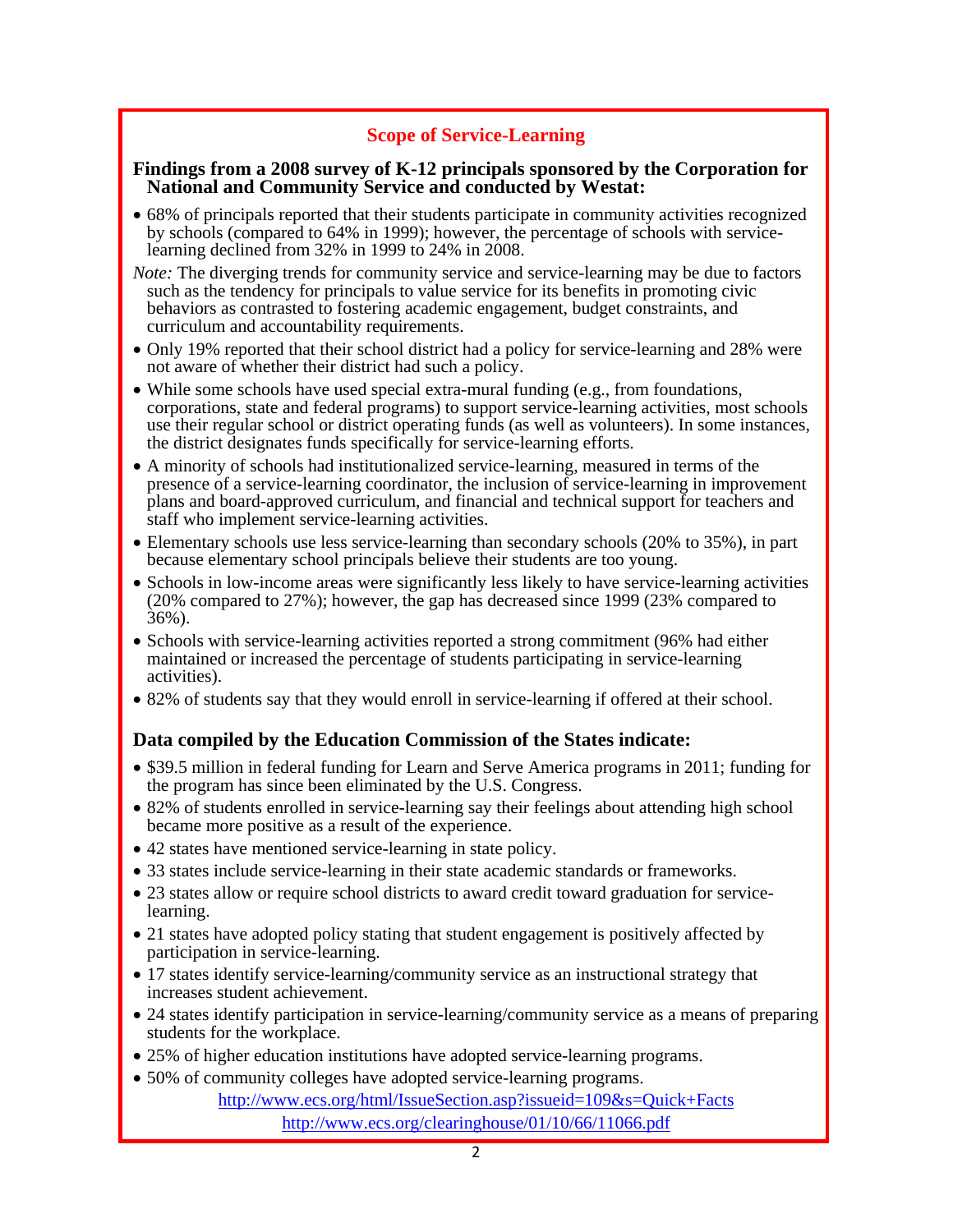### **What are the benefits of service-learning?**

In current discussions of the benefits of service learning programs, the tendency is to list out possible outcomes (see Appendix). However, as policy was being formulated in the 1990s, Joseph Kahne and Joel Westheimer (1996) asked *In the Service of What?,* and from a moral, political, and intellectual perspective, they analyzed service learning by contrasting its goals in terms of charity or systemic change. Pursuing service learning primarily as charity agenda was seen as stressing (a) giving (a moral goal), (b) civic duty and (c) additive experience (an intellectual goal). In contrast, change as an agenda stressed (a) caring (a moral goal), (b) social reconstruction (a political goal), and (c) transformative experience (an intellectual goal).

It should be noted that Kahne & Westheimer recognize that their framing of this is not exhaustive. For example, they recognize the role of service learning in advancing acquisition of vocational skills. Moreover, they emphasize that the domains are intertwined and that "the same activities may be experienced quite differently by different students."

These are matters that have a long history of political and social debate. The debate was illustrated succinctly in comments by Benjamin Barber (1984):

The thousand points of light through which the lucky serve the needy may help illuminate our humanity, but they cannot warm or nurture our common soul, nor create a sense of common responsibility connected to our liberty, nor provide integral solutions to structural problems. The model is compassion or charity and thus can never be the subject of political duties.

Given all this, the question of *In the Service of What?* underscores that discussion of benefits raises the question: *Benefits for Who?* – the student? specific recipients of a service? those with a particular political and/or social philosophy?

Research in this area has focused mainly on student outcomes and varies in both quality and reported findings. Nevertheless, most analysts conclude that service-learning enhances: (a) civic knowledge, skills, attitudes, behaviors, and responsibility, (b) social skills and capital, (c) academic enjoyment, engagement, and achievement, (d) self-esteem and psychological well-being and (e) career-related knowledge, interests, and skills. Participation in a servicelearning program is seen as playing a role in reducing certain problem behaviors. (See the Appendix for examples of the type of results hoped for in each of the above categories.)

# **What is necessary to make service-learning effective?**

Putting together and building capacity for a high quality service-learning program requires resources and commitment. Service-learning programs must be tailored to the overlapping mission, needs, motivations, and capabilities of the participating school and community.

As with any intervention, effectiveness depends on how well the program is implemented. It must be noted at this juncture that one study suggests that students may actually be harmed when a service-learning program is implemented poorly. Following are several institutional and student process considerations that have been identified as critical in ensuring that students get the most out of their service learning experiences.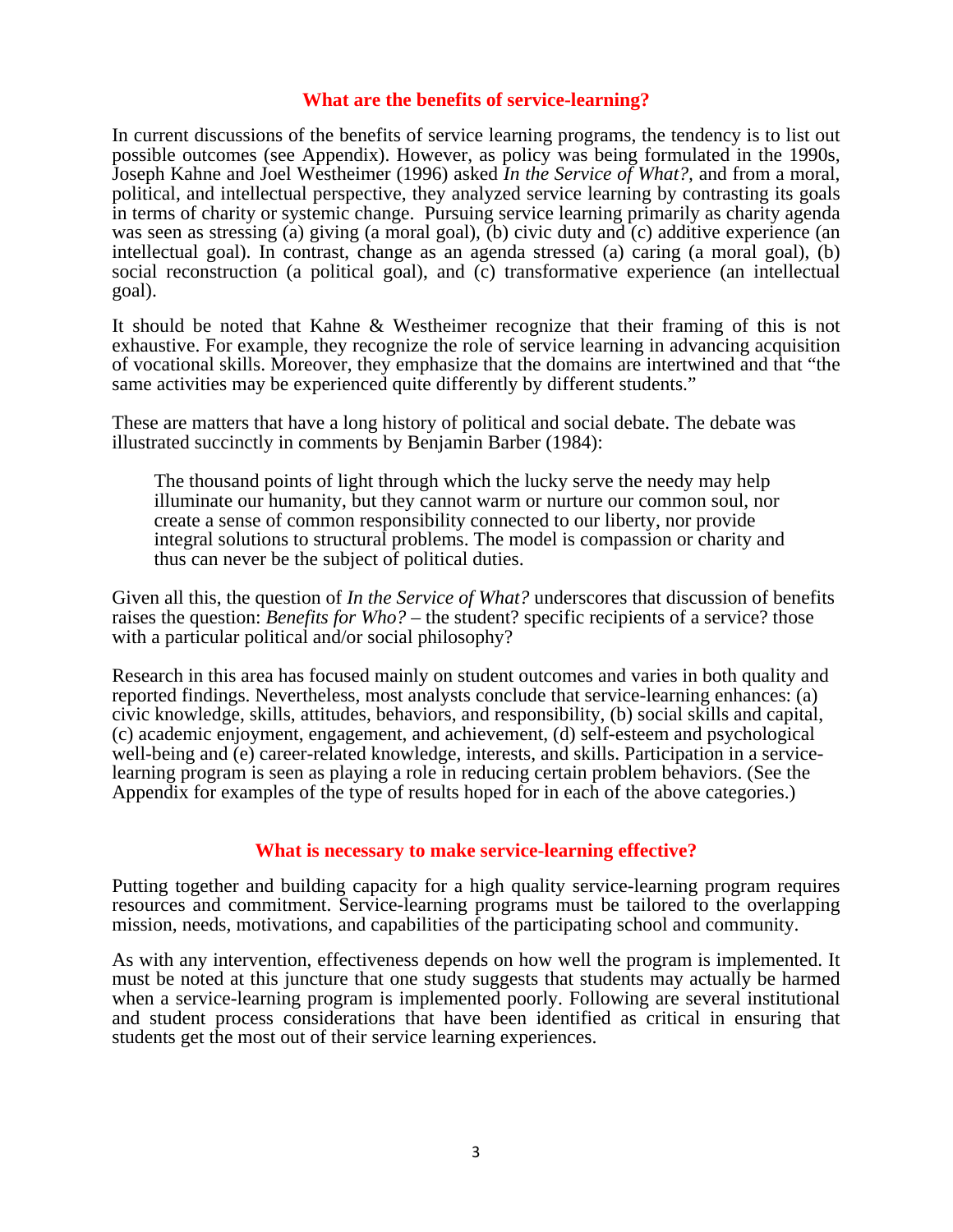The National Center for Learning and Civic Engagement (NCLCE) at the Education Commission of the States (ECS) states that high-quality service-learning programs require:

- Meaningful service
- Intentional links to curriculum
- Reflection
- Diversity among participants
- Youth and parental engagement and decision-making
- Mutually beneficial partnerships
- Ongoing progress monitoring
- Appropriate duration and intensity to meet community needs and outcomes.

#### **Institutional Process Considerations: Policy, Intervention, Infrastructure**

As with any major school-community program, a strong policy commitment, a well-designed intervention framework, and an appropriate operational infrastructure that addresses both system change and daily implementation are critical to success.

*Policy* supporting service-learning has been limited (see above data). This has had a negative impact on institutionalizing capacity building related to the work, assuring its sustainability, and replication to scale. Such institutionalization is essential in ensuring effective pre and in-service personnel preparation, resource development, formative evaluation and ongoing accountability, while limiting damage from budgetary crises, political whims, or personnel changes.

*Intervention framework.* While the basic elements of a service-learning program are described in the literature, the intervention is inadequately framed within the context of school improvement policy and practice. As a result, the trend is to treat the work as one more project, thereby both limiting it as a positive contribution and contributing to several significant systemic negative effects.

*Operational infrastructure.* Embedding service-learning into the existing instructional component at district and school levels requires strong and visionary leadership, visibility and good communication, so that individuals can easily learn about servicelearning and understand its purposes and benefits, a climate and incentives that attract people to service-learning and encourage their continuing involvement, and availability of adequate financial resources.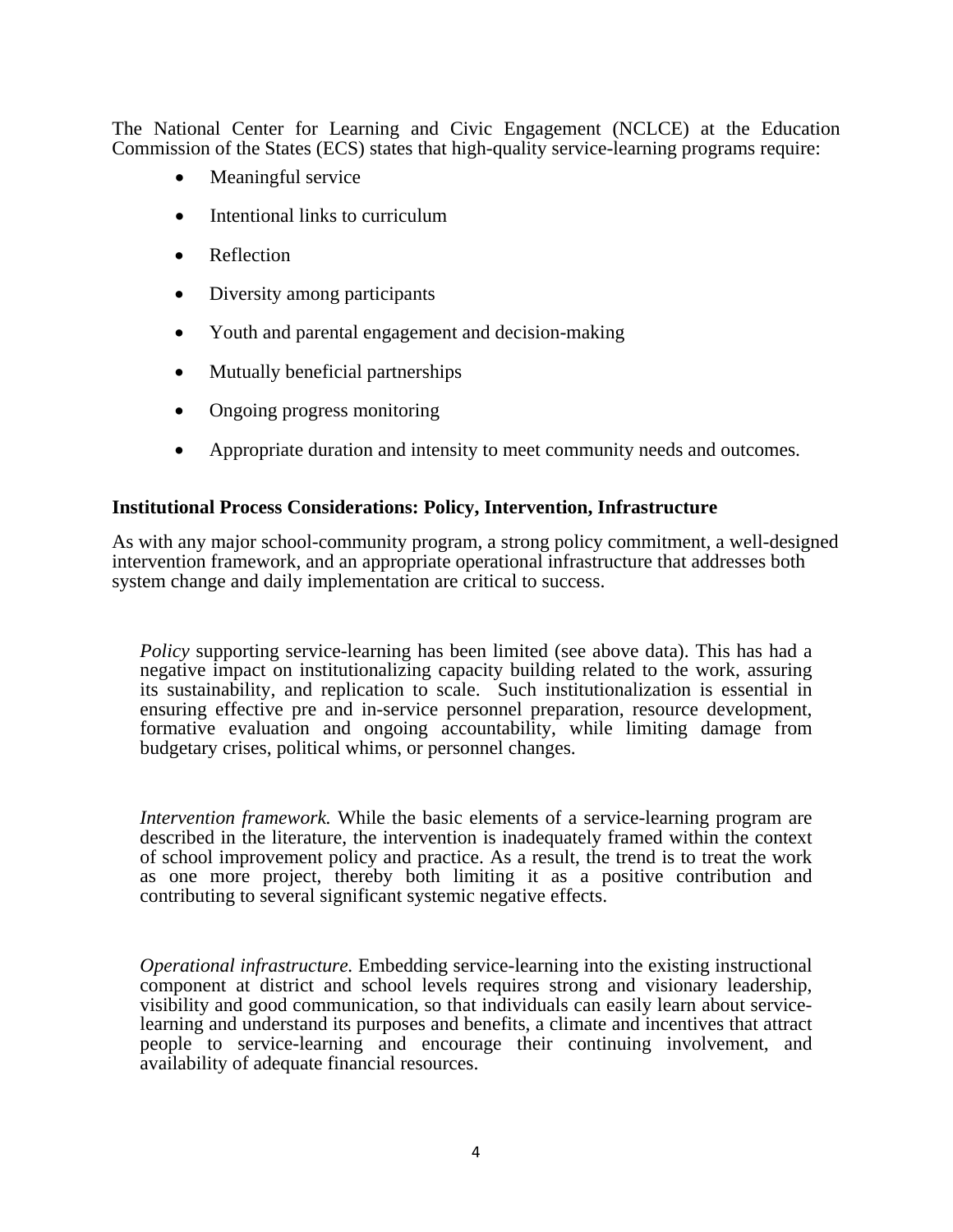In a national study of the federally funded *Learn and Serve* programs, results indicated that students with multiple service-learning experiences had more significant and lasting gains across a range of measures than students who had only one exposure. And, researchers have found that student outcomes were better for longer lasting service-learning programs.

More generally, the Education Commission of the States (ECS) reports:

Some states are starting to recognize service-learning's potential in helping students meet the goals of the Common Core. For example, in adopting new state standards to align with the Common Core, Kentucky designed its model curriculum framework to identify expanded/extended learning opportunities as a strategy to engage students. The framework recognizes service-learning as a promising direction in achieving these opportunities. In New Jersey, individualized student-learning opportunities such as service-learning activities are based on specific instructional objectives that meet or exceed the Common Core standards at the high-school level. Service-learning experiences that are integrated into a school district's academic curriculum are identified as a method that allows students to learn and develop through activities that meet the needs of a community and help foster civic responsibility.

<http://www.ecs.org/clearinghouse/01/10/66/11066.pdf>

# **Student Process Considerations: Student Choice and Reflection**

In designing a service learning program, many process decisions arise. Two of the most important are how to involve students in major decision making and formal reflection about their experiences.

*Choice.* High-quality service learning programs are associated with such processes as ensuring students have a significant voice in choosing and planning their service activities. For example, studies report that: students who chose the focus for their service-learning project scored higher on a scale of civic knowledge than those with no choice; engaging students in these processes is related to students' feeling helpful, valued, and needed; in turn, these feelings are associated with students indicating that participation resulted in positive, life-changing experiences.

*Reflection.* Ensuring that students reflect on their service-learning activities (e.g., in oral or written assignments) also is seen as critical to achieving most service-learning goals. The amount, frequency, and duration of formal reflection are associated with major outcomes, and reflection that clearly connects to curriculum and educational standards is seen as particularly important to student academic learning. In general, research suggests that regular reflection is key to enhancing students' pro-social reasoning and cognitive development, their commitment to volunteerism and belief that they can make a difference in the world, and in their making career choices that position them to transform unjust systems in society.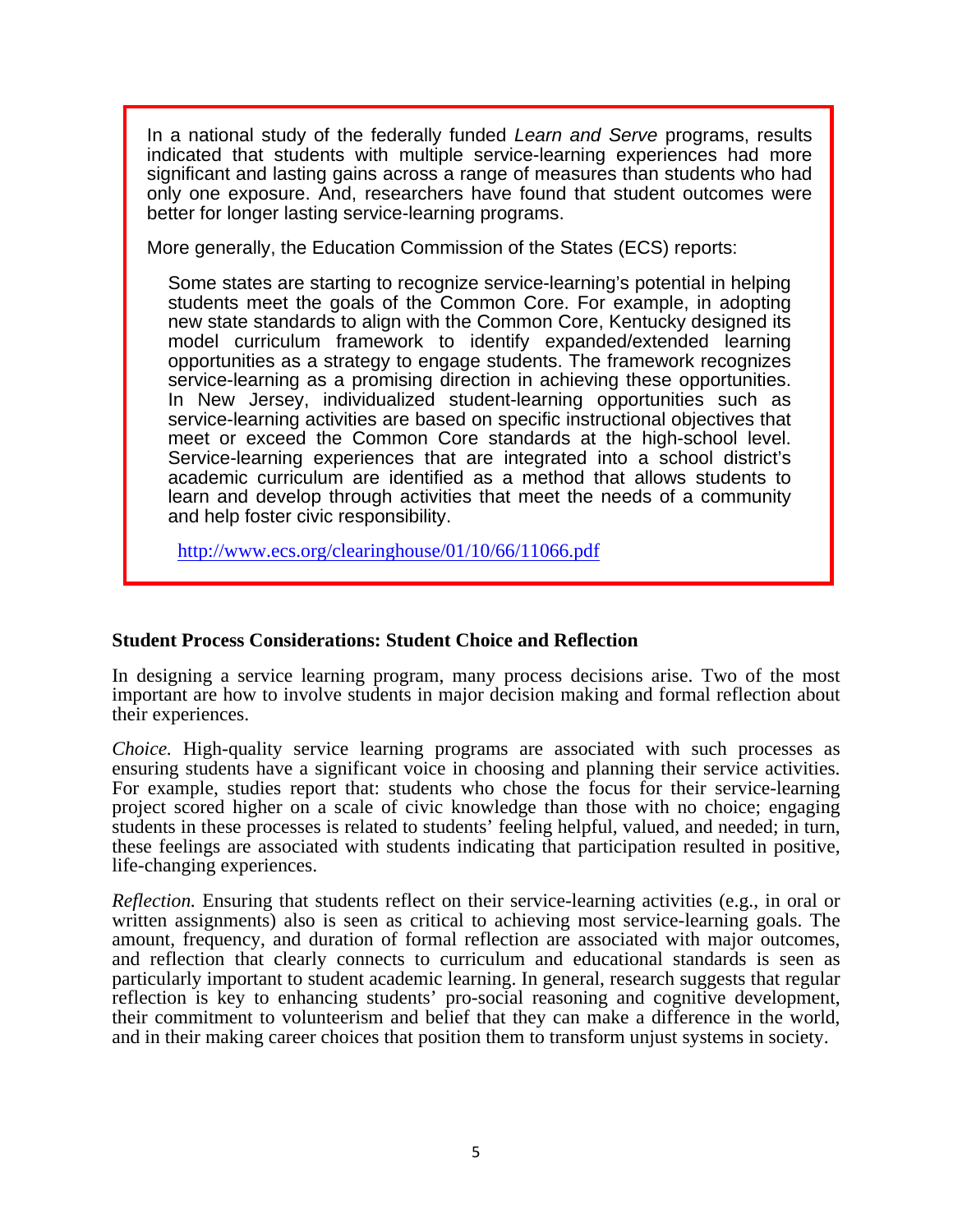Sara Helms (2013) notes:

j

*In 1992, Maryland became the first—and only—state to require service activity of all public high school graduates. Proponents of mandates note that since individual volunteer activity is correlated over time, mandates will create lifetime volunteers. Prior studies demonstrate differences in the observed characteristics of volunteers and nonvolunteers which could drive the correlation in service over time. Using restricted-access data from the Monitoring the Future project, I find the mandate increased volunteering among eighth-grade students. However, the mandate likely reduced volunteering among twelfth- grade students. In contrast to creating lifelong volunteers, my results suggest that the mandate changed the timing of volunteering.* 

In its 2014 update, the National Center for Learning and Civic Engagement (NCLCE) at the Education Commission of the States (ECS) notes:

*Although only Maryland and the District of Columbia have requirements that compel high school students to complete a specified number of hours in a service-learning or community-service activity to graduate, every state has legislation or state board of education policy on the books that touches on service-learning or community service. [Since 2011], states have been dealing with the loss of federal funding for service-learning programs, and perhaps as a result of the funding loss, there has been little movement on state servicelearning legislation or policy.* 

# **Concluding Comments**

Service learning has considerable appeal to educators and many sectors of society, yet how promising future policy support is remains unclear. The challenges are many.

Advocates, however, are clear in arguing for service learning as a boon to improving students' civic and career-related knowledge and sense of responsibility, bolstering a wide range of 21st century skills, interests, attitudes, behaviors, and enhancing personal wellbeing. All this is presented as especially important in a global economy. And for those concerned with matters related to engaging and re-engaging students in school learning and reducing problem behaviors, service learning is offered as a positive strategy for addressing such concerns.

Researchers also are clear that more and better research is needed to determine the impact of service learning programs. For example, from their political and social perspective, Kahne and Westheimer suggest allocations of resources to service learning raise a need to study the ideological perspectives that underlie service learning programs. Specifically they suggest the following questions: "What values do service learning curricula model and seek to promote? What kinds of social and political relations do they ask students to imagine? What kinds of relationships develop between students and those they serve? What kind of society does service learning lead students to work toward?"

Policy makers concerned with the future of public education must decide how service learning fits in to the big picture of school improvement policy and practice. Is it just another side show project or is it fundamental to the mission of schools (e.g., socializing and helping the young develop appropriately, ensuring our country's economic future, preserving our political system)?

There remains a great deal to learn and discuss about the nature and scope of the work and its impact.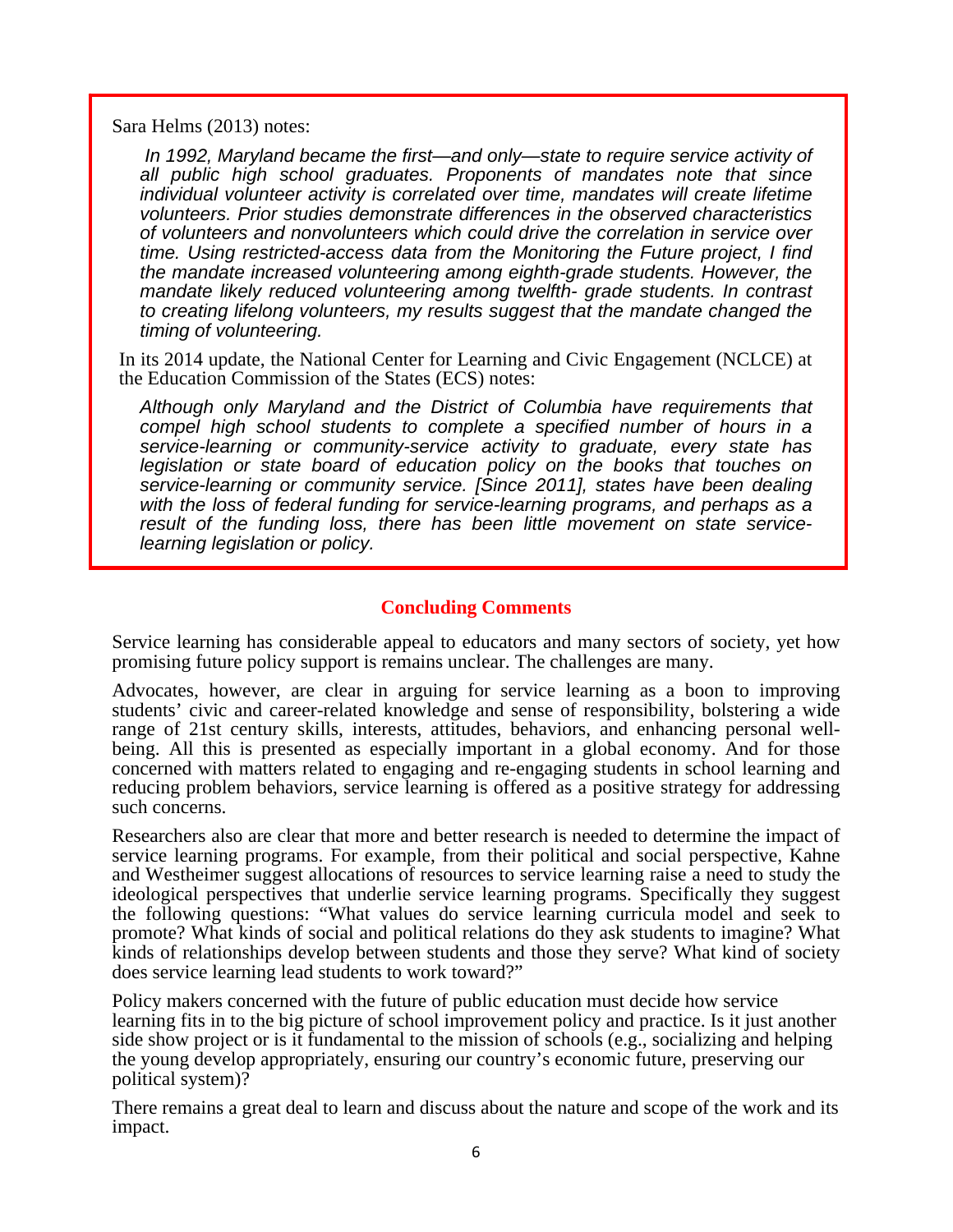# **Appendix**

# **Student Benefits Attributed to Participating in Service-Learning Programs**

A range of attributed benefits have been synthesized, including *enhanced*:

### **(a) Civic knowledge, skills, attitudes, behaviors, and responsibility**

Knowledge about government, more sophisticated understanding of politics and more likely to vote Awareness of social problems & issues & community needs Sense of civic responsibility, community engagement, & connectedness Desire and intention to become active contributors to society Concern for others' welfare & commitment to ethic of service Acceptance of diversity/individual differences Critical thinking about economic and political inequity & less likely to blame the victim Belief that they can make a difference Understanding of how to design and implement service project

# **(b) Social skills and capital**

Opportunities to form otherwise unavailable relationships Connections to schools and organizations Social networks Positive attitudes towards adults and organizations Relationships with peers, parents, & teachers Social competence, particularly in interacting with adults Trust in peers and adults Subsequent engagement in leadership roles

### **(c) Academic enjoyment, engagement, and achievement**

Enjoyment of & attitudes toward school, teachers, and education Motivation to learn Mastery of course concepts Problem solving skills Attendance and time spent on homework Student engagement, connectedness to school, & aspirations Math and social studies grades & overall GPA Scores on social studies, writing, and English/language arts exams & on standardized testing Graduation rates

# **(d) Self-esteem and psychological well-being**

Perception of self-worth Level of hope Self-confidence and perseverance Feelings of having more to offer society

#### **(e) Career-related knowledge, interests, and skills**

Knowledge about career options Work related competencies & job interview skills Desire to pursue postsecondary education

Knowledge of how to plan activities Acquisition of  $21<sup>st</sup>$  century skills Likelihood of finding employment

Career plans with an emphasis on finding one that is personally satisfying and/or beneficial to others

Additional benefits while participating in a service-learning program are a reduction in certain problem behaviors, such as middle school arrests, teen pregnancy rates, referrals for disciplinary reasons, engagement in risky behavior, and drug usage.

Finally, it is noted that teachers use more active teaching strategies, and there are decreased levels of isolation and alienation and an improved school climate. In the community, there is an enhanced positive perception of school and students.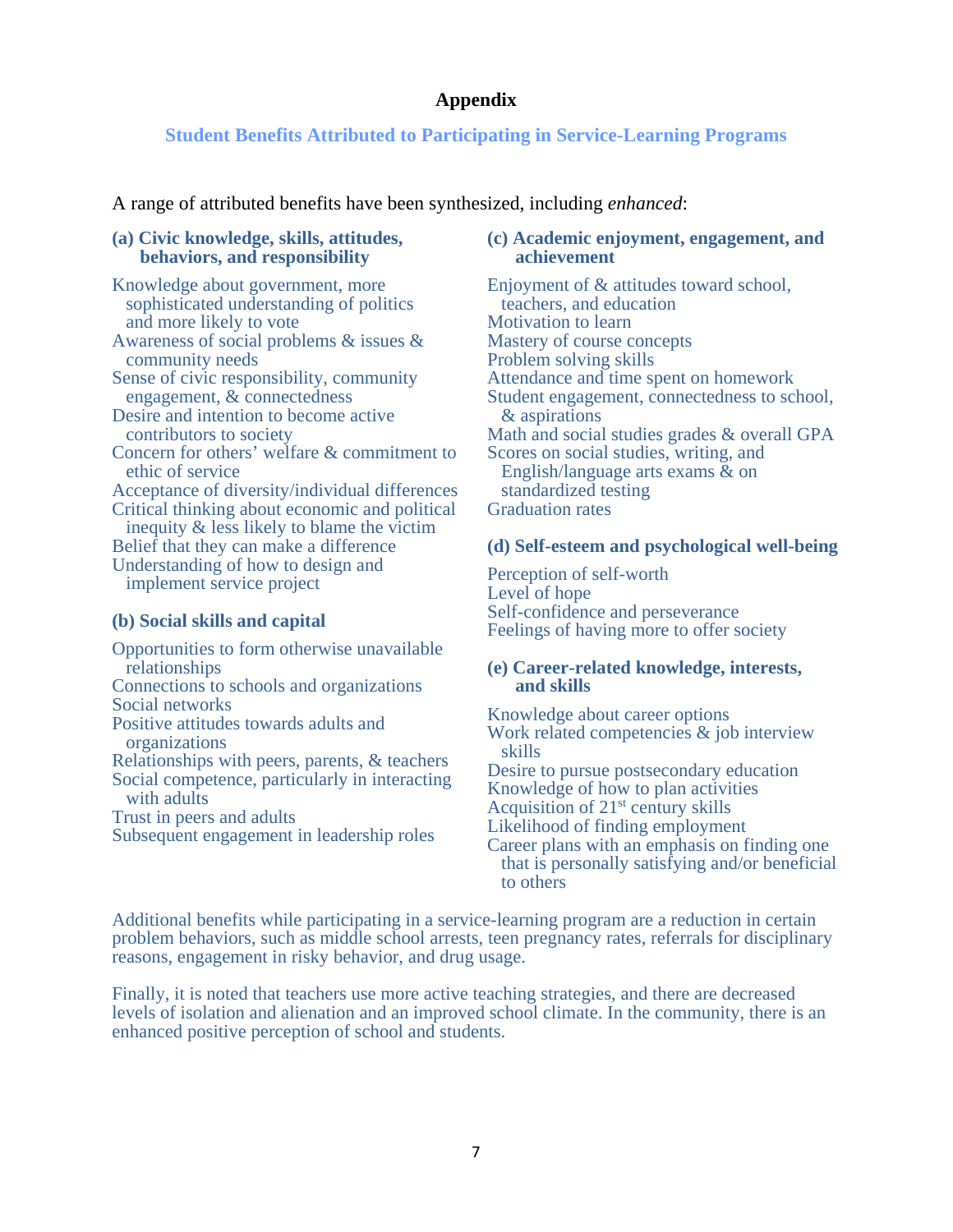#### **Sources Used in Preparing this Resource**

- Bamber, P., & Hankin, L. Transformative learning through service-learning: No passport required. *Education & Training*, *53.2*, 190-206.
- Barber, B. (1984). *Strong democracy: Participatory politics for a new age.* Berkeley: University of California Press.
- Baumann, P. (2012, October). NCLC Schools of Success Network Shows that Service-Learning Quality Matter. Education Commission of the States: Denver, CO. Retrieved , from <http://www.ecs.org/clearinghouse/01/01/09/10509.pdf>
- Bell, L. The Future of Service-Learning: New Solutions for Sustaining and Improving. *Journal of College Student Development*, *51*, 730-732.
- Billig, S., Root, S., & Jesse, D. The Impact of Participation in Service-Learning on High School Students' Civic Engagement. *RMC Research Corporation, Denver, CO*.
- Bridgeland, J. M., DiIulio Jr., J. J., & Morison, K. (2006). The silent epidemic: Perspectives of high school dropouts. Washington, DC: Civic Enterprises.
- Camp Fire USA & National Collaboration for Youth (n.d.). *The impact of service-learning*. [http://sparkaction.org/sites/sparkaction.org/files/nydic/documents/service](http://sparkaction.org/sites/sparkaction.org/files/nydic/documents/service-learningresearch.pdf)learningresearch[.pdf](http://sparkaction.org/sites/sparkaction.org/files/nydic/documents/service-learningresearch.pdf)
- Casile, M., Hoover, K., & O'Neil, D. Both-and, not either-or: Knowledge and servicelearning. *Education & Training*, *53.2*, 129-139.
- Corporation for National and Community Service, Office of Research and Policy Development. (2008). *Community service and service-learning in America's schools, 2008. Growing to Greatness*. St. Paul, MN: National Youth Leadership Council. [http://www.nationalservice.gov/pdf/08\\_1112\\_lsa\\_prevalence.pdf](http://www.nationalservice.gov/pdf/08_1112_lsa_prevalence.pdf)
- Helms, S.E. (2013). Involuntary volunteering: The impact of mandated service in public schools. *Economics of Education Review, 36,* 295-310. <http://www.sciencedirect.com/science/article/pii/S0272775713000848>
- Kahne, J. & Westheimer, J. (1996). In the service of what? The politics of service learning. This article originally appeared in *Phi Delta Kappan* and is reprinted in Jeff Claus (ed.). (1998). *Community service learning: Relevance, meaning and empowerment in the lives and education of youth*. New York: Peter Lang.
- Kentucky Department of Education (2011). *Model curriculum framework 2011*[. http://education.ky.gov/curriculum/docs/Documents/Kentucky%20Model%20Curriculum](http://education.ky.gov/curriculum/docs/Documents/Kentucky%20Model%20Curriculum) %20Framework%202011%20revised%20July%2026.pdf.
- Learn and Serve America. (2008). Learn and Serve fact sheet. Washington, DC: Corporation for National and Community Service. [http://www.learnandserve.gov/pdf/factsheet\\_lsa.pdf](http://www.learnandserve.gov/pdf/factsheet_lsa.pdf)
- Education Commission of the States (2002). *Learning that Lasts: How Service-Learning Can Become an Integral Part of Schools, States and Communities*. Denver, CO: Author. <https://www.nationalserviceresources.gov/online-library/items/m3689#.U6jvqTNOXJk>